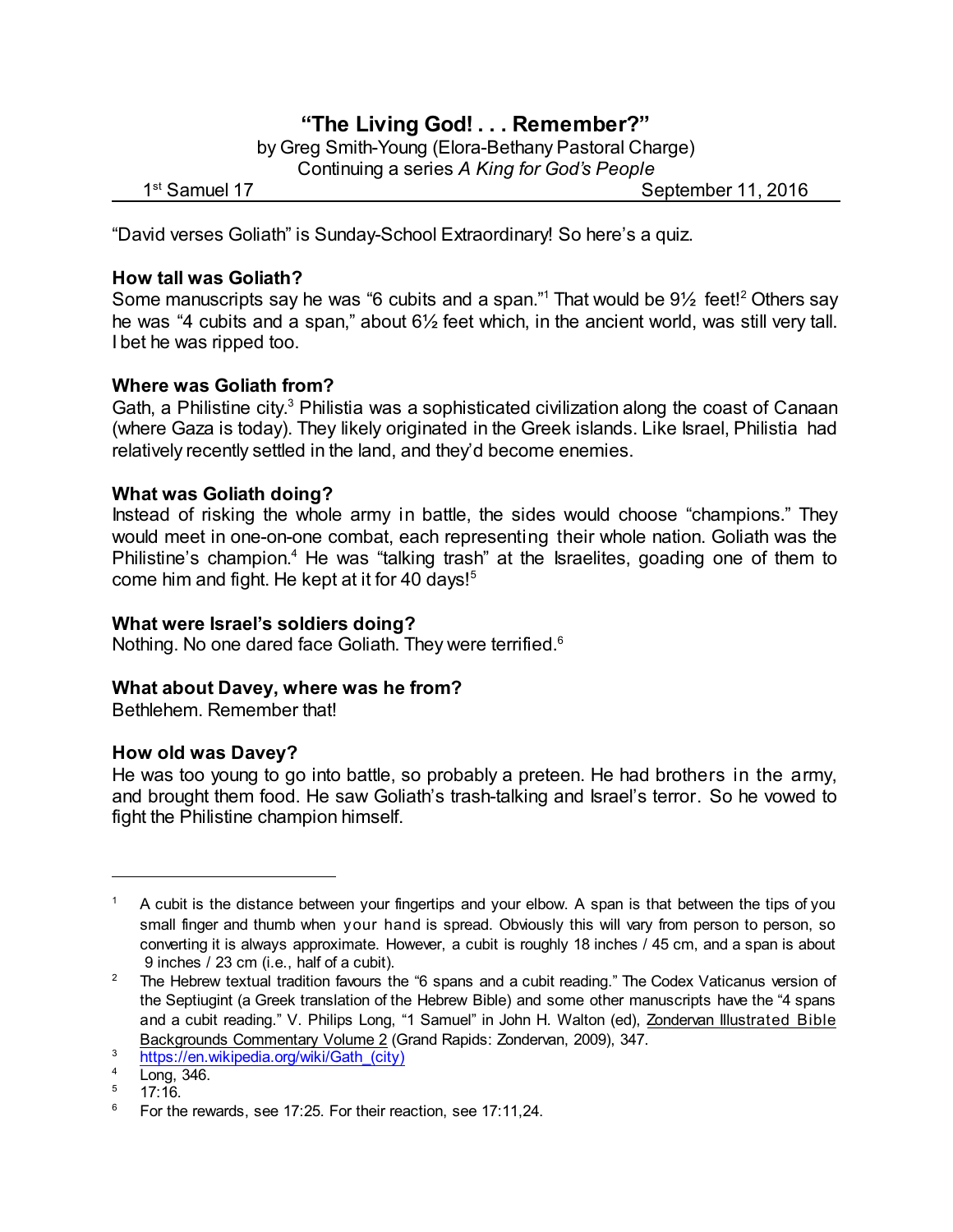#### **What did Davey wear to fight Goliath?**

Just his regular clothes. He tried on armour—the king's own suit! But Davey wasn't used to it. Same with the king's sword. So he left them behind.

#### **What was Davey's weapon?**

A sling. It was a leather pocket, attached to two ropes. You'd put a stone in the pocket, spin it around, then release one rope. The stone would fly to its target. With training, it was deadly.

#### **Did Davey have training?**

As a shepherd, he'd fought off lions and bears, and sometimes killed them.

#### **Where did Davey's stone hit Goliath?**

The Hebrew word isn't entirely clear.<sup>7</sup> It probably hit his forehead. Wherever it hit, it hurt the big guy and knocked him down.

# **Did the stone kill Goliath?**

It says the stone hit Goliath and killed him.<sup>8</sup> It then says he took Goliath's sword, cut off his head, and killed him. Let's just say Davey killed Goliath, really well!

#### **Through all this, who was Israel's king?**

Saul. Saul's most vital foreign policy challenge was ending the Philistine threat. He failed. He was frightened, powerless, and he would not take on Goliath. Little Davey came along, and did the king's job. Which should not surprise us. Unlike everyone in the story, including Saul and maybe Davey himself, we know God had chosen Davey to be Israel's next king. Facing Goliath, he began acting like the king God's People needed.

II

If Hollywood wrote this script, half the movie would be about the battle itself. But in the Bible, that comes almost at the end, and is over quickly. What matters more are the conversations, which tell us what it all means. And Davey does most of the talking.

First, let's hear his conversation with Saul.

Long, 352.

<sup>8</sup> 17:51.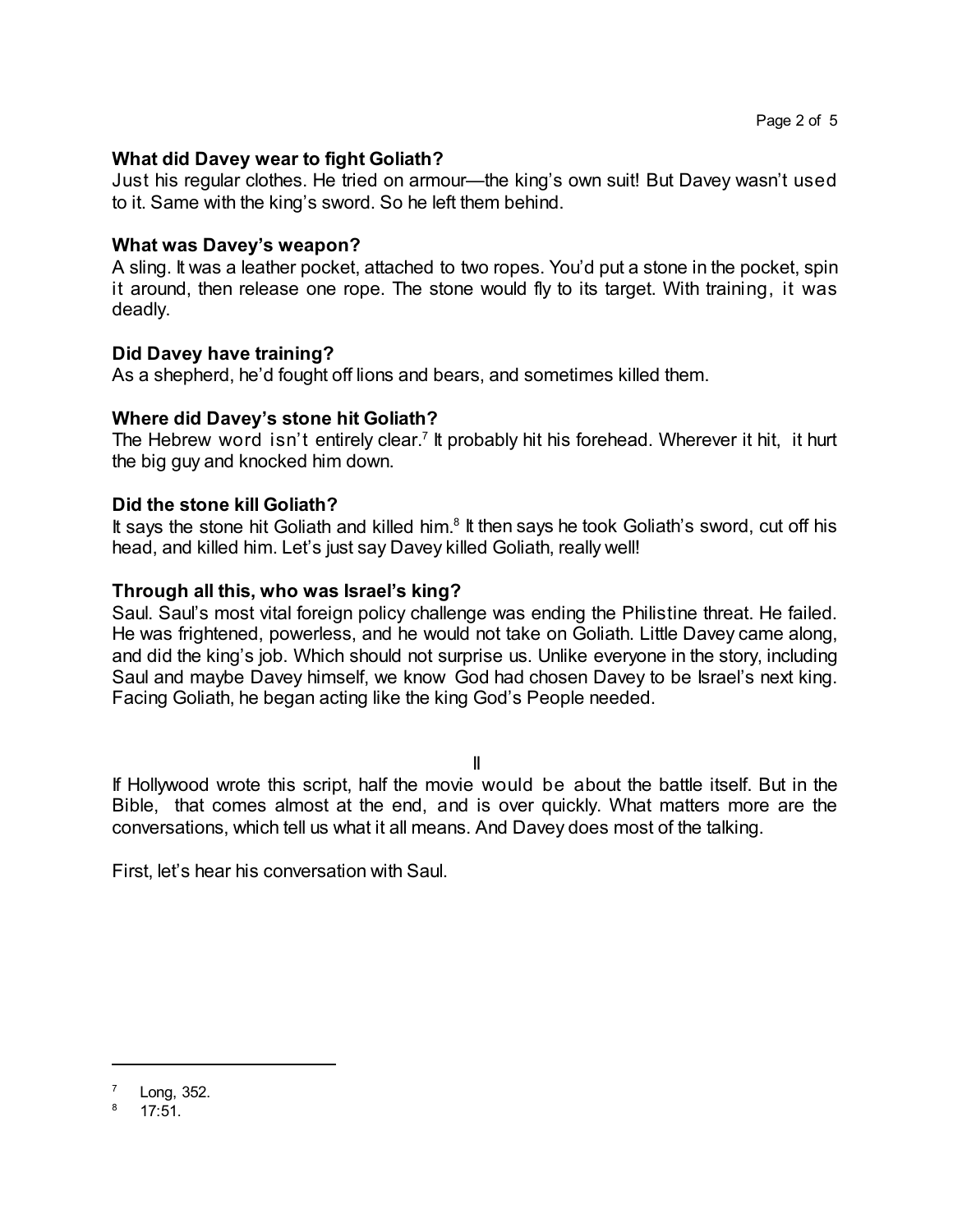David said to Saul, "Let no one's heart fail because of him; your servant will go and fight with this Philistine."

Saul said to David, "You are not able to go against this Philistine to fight with him; for you are just a boy, and he has been a warrior from his youth."

But David said to Saul, "Your servant used to keep sheep for his father; and whenever a lion or a bear came, and took a lamb from the flock, I went after it and struck it down, delivering the lamb from its mouth; and if it turned against me, I would catch it by the jaw, strike it down, and kill it. Your servant has killed both lions and bears; and this uncircumcised Philistine shall be like one of them, since he has exposed the armies of the living God." David said, "The Lord, who delivered me from the paw of the lion and from the paw of the bear, will deliver me from the hand of this Philistine."

So Saul said to David, "Go, and may the Lord be with you!" 1 st Samuel 17.32-37

New Revised Standard Version (adapted)

And now, what Davey says to Goliath, after the warrior mocked him and told the boy what he was going to do to his corpse.

David said to the Philistine, "You come to me with sword and spear and javelin; but I come to you in the name of the Lord of the troops, the God of the armies of Israel, whom you have exposed. This very day the Lord will surrender you into my hand, and I will strike you down and I will cut off your head, and I will give the dead bodies of the Philistine army this very day to the birds of the air and to the wild animals of the earth, so that all the earth may know that there is a God in Israel, and that all this assembly may know that the Lord saves not by sword and spear. For the battle is the Lord's and he will give you into our hand."

> 1 st Samuel 17.45-47 New Revised Standard Version (adapted)

III

Before Davey shows up, the Israelites are only fear. Goliath repeatedly defies them . . . the word here means *"pull off"* and can have the violent sense of *"rip away, expose, strip."* 9

<sup>9</sup> The Hebrew word, *châraph*, is translated in the NRSV as "defy" or "reproach" (*cherâh*, a derivate word). See <http://biblehub.com/hebrew/2778.htm>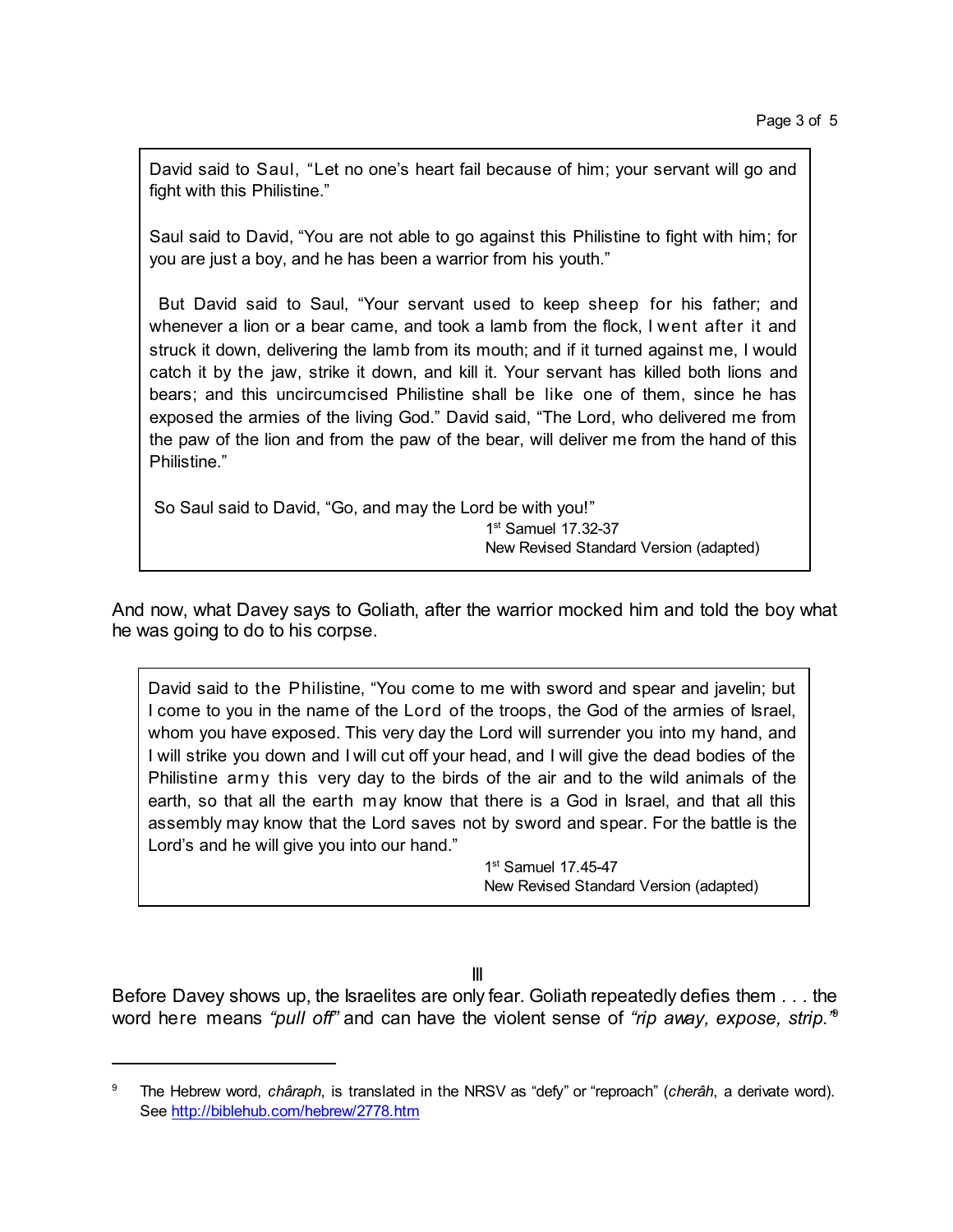Goliath shows them to be uncovered, naked. Each day, morning and evening, his words strip them bare.

Little Davey arrives, and things start turning. Davey brings God into the conversation.

Up to now, the talk has been entirely secular. Even in the army of God's People, it seems God has been forgotten. Even by God's king Saul, it seems God is an afterthought.

Of course, I figure that when the cabinet met, they started with prayer because it was on the agenda, right between the call to order and approving the minutes. I imagine the clergy were asked to lead special services. I am sure that when darkness fell and the wine flowed, or when someone stubbed his sandal on a shield, God-language exploded from their lips. Each morning, did they snap to attention to sing something like, "God, keep our land, glorious and free?"

But then, they'd get down to business, the stuff that really matters:

- fretting over your hydro bill
- evaluating an employee
- taking your child's temperature
- arguing about politics
- having sharp words with your beloved
- getting through this first week back
- news comes of towers crashing, bombs exploding, shots shattering

You are facing that Big Thing that is trashing and terrifying you, and stripping you bare, and goading you to a fight from which you cannot escape and for which you are in no way prepared.

God becomes an afterthought.

IV

But then, a small voice shows up, asking: *What about the Living God?*

*The Living God! Remember? Who delivers me from lions and bears?* (At his age, we had paper routes!) *The Living God! Remember? Who saves, but not with sword or spear?* (Or whatever tools of power dazzle you.) *The Living God! Remember? Who is with us in every battle? Remember?*

We're embarrassed. *Living God?* Maybe we've grown too cynical to hope? *Living God?* Maybe we've cast ourselves as too sophisticated to imagine? *Living God?* Maybe we've had so much success with our own shiny armour, and maybe we've been walking tall on our own two feet, and maybe our swords, spears and javelins have carried the battle before. . . . But now it's Goliath! Our armour is tinfoil. Our stature is tiny. Our weapons are snapped twigs. . . . *Hey, kid from Bethlehem, what were you saying about this "Living God?"*